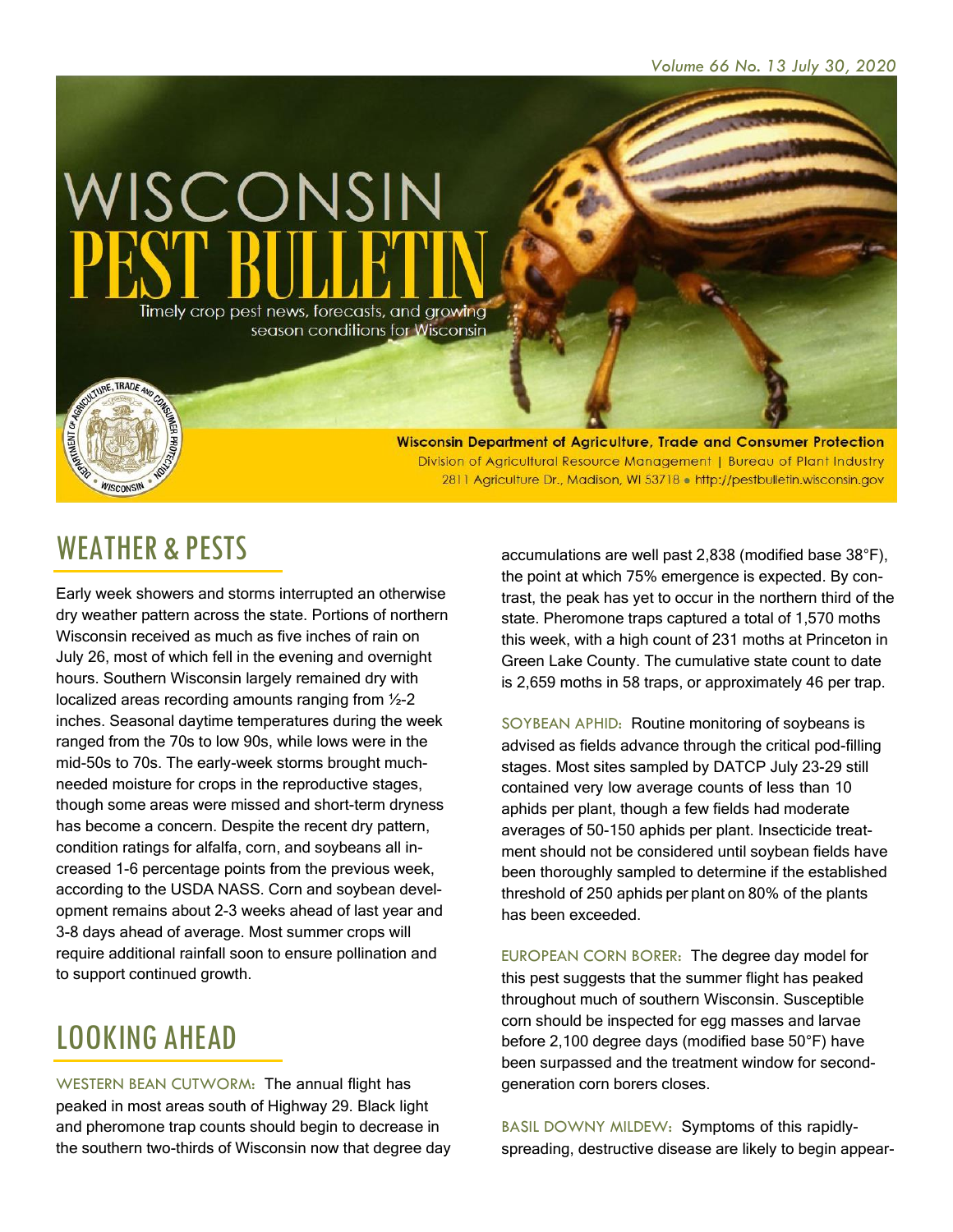ing in early August. Last year, the first basil downy mildew (BDM) cases of the season were confirmed by mid-July. If basil downy mildew is suspected, harvesting early may be the best option for avoiding total crop loss. Plants that are already showing noticeable BDM symptoms, such as yellowing leaves and gray downy growth on the lower leaf surface, should be immediately removed and disposed of off-site.



**Basil downy mildew** 

Angela Madeiras UMass

LATE BLIGHT: Fresh market tomato producers and home gardeners are advised to increase monitoring of plants for signs of late blight infection. As of July 29, this disease has not been confirmed anywhere in the state, but the risk threshold for late blight development has been far surpassed in all potato plantings monitored by UW in the Antigo, Grand Marsh, Hancock, and Plover areas. Symptomatic potato and tomato plants may be submitted for free testing to the UW Plant Disease Diagnostic Clinic: [https://pddc.wisc.edu/sample-collection](https://pddc.wisc.edu/sample-collection-and-submission/)[and-submission/.](https://pddc.wisc.edu/sample-collection-and-submission/)

CORN EARWORM: Migration flights into Wisconsin declined this week. The July 23-29 count of 76 moths at 10 pheromone trap locations is a decrease from last week's total of 211 moths. However, even captures of 5-10 moths for three nights in a row are considered significant enough to prompt protective treatment of silking sweet corn.

SQUASH BUG: Home gardeners are reporting increasing squash bug populations on cucumber, summer squash and zucchini. The simplest control is to remove the bugs (eggs, nymphs, and adults) from plants and submerge the bugs in a bucket of soapy water. Growers are also advised to dispose of all dead foliage and other plant material that can harbor large numbers of nymphs.

# DEGREE DAYSJANUARY 1- JULY 29

| <b>LOCATION</b>                                    | 50°F                         | 2019                         | <b>NORM</b>          | $40^{\circ}$ F               |
|----------------------------------------------------|------------------------------|------------------------------|----------------------|------------------------------|
| Dubuque, IA                                        | 1934                         | 1886                         | 1754                 | 3060                         |
| Lone Rock                                          | 1738                         | 1713                         |                      | 2822                         |
| <b>Beloit</b><br>Sullivan<br>Madison<br>Juneau     | 1822<br>1674<br>1778<br>1597 | 1748<br>1609<br>1718<br>1542 | 1778<br>1677<br>1696 | 2926<br>2729<br>2857<br>2616 |
| Racine                                             | 1603                         | 1454                         | 1573                 | 2645                         |
| Waukesha                                           | 1677                         | 1575                         |                      | 2718                         |
| Milwaukee                                          | 1638                         | 1515                         |                      | 2673                         |
| Hartford                                           | 1563                         | 1518                         |                      | 2573                         |
| Appleton                                           | 1632                         | 1502                         | 1501                 | 2631                         |
| <b>Green Bay</b>                                   | 1587                         | 1456                         |                      | 2563                         |
| <b>Big Flats</b><br>Hancock<br><b>Port Edwards</b> | 1611<br>1531<br>1537         | 1504<br>1442<br>1436         | 1645<br>1611         | 2632<br>2524<br>2535         |
| La Crosse                                          | 1757                         | 1657                         | 1855                 | 2830                         |
| <b>Eau Claire</b>                                  | 1750                         | 1568                         | 1665                 | 2798                         |
| Cumberland                                         | 1398                         | 1331                         | 1550                 | 2344                         |
| <b>Bayfield</b>                                    | 1297                         | 1140                         |                      | 2193                         |
| Wausau                                             | 1344                         | 1262                         | 1517                 | 2281                         |
| Medford                                            | 1301                         | 1236                         | 1386                 | 2239                         |
| Crivitz                                            | 1456                         | 1362                         | 1184                 | 2385                         |
| Crandon                                            | 1307                         | 1243                         |                      | 2203                         |

*Method: Modified B50; Modified B40 as of January 1, 2020. NORMALS based on 30-year average daily temps, 1981-2010.*

## FORAGES & GRAINS

POTATO LEAFHOPPER: Survey counts for the last two weeks were all below the 2.0 leafhopper-per-plant economic threshold for alfalfa 12 inches and taller, with most sites having averages less than 1.6 leafhoppers per sweep. Nymphs are still common in sweep nets, indicating the potential for population growth. Weekly monitoring of the third alfalfa crop throughout August is recommended.

GRASSHOPPER: Late summer grasshopper activity is escalating in alfalfa and other crops. Defoliation has become pronounced along field margins since mid-July. Grasshopper damage to forage crops can be serious at this time of year, especially in new alfalfa seedings and when dry weather slows plant regrowth after harvest. Chemical intervention is not necessary unless populations reach 20 grasshoppers per square yard at the margins or eight per square yard within an alfalfa field.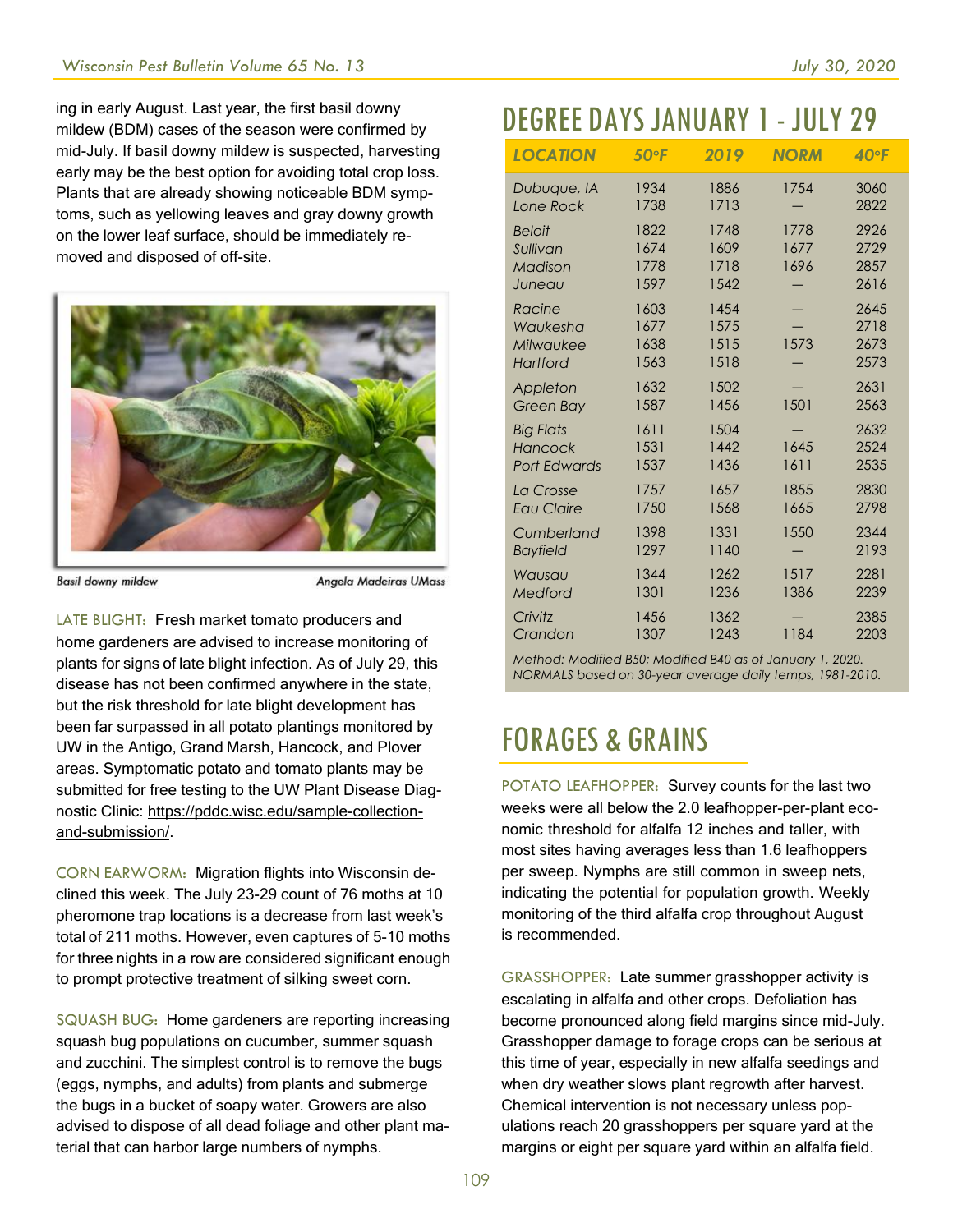#### **CORN**

WESTERN BEAN CUTWORM: Moth counts peaked last week across southern Wisconsin and are now decreasing. The annual flight is expected to peak next week in the northern counties. Pheromone traps captured a total of 1,570 moths from July 23-29, compared to 972 the week before. Preliminary results of the 16<sup>th</sup> annual trapping survey show that the 2020 state count is 2,659 moths in 58 traps (46 per trap average). The highest cumulative individual trap total to date is 275 moths registered near Princeton in Green Lake County.

Western Bean Cutworm Moth Counts 2020



EUROPEAN CORN BORER: The peak in summer moth activity has occurred in the southern counties and should be reached by August 8 in the central areas. The treatment window for second-generation corn borers will remain open for approximately two more weeks. Controls directed against the summer larvae must be applied during the period after egg hatch and before larvae bore into the stalks, prior to the accumulation of 2,100 degree days (modified base 50°F). The larvae observed during this week's surveys were in the early to intermediate (3rd instar) development stages. Degree day totals as of July 29 were

Beloit 1,822, La Crosse 1,757, Madison 1,778, and Eau Claire 1,750.



European corn borer third instar larva **Krista Hamilton DATCP** 

JAPANESE BEETLE: Silk pruning has become evident along field edges, although at most sites the heaviest feeding is limited to the outer rows and the infestations do not extend more than 5-6 rows into the field interior. Control of this pest in corn is warranted if populations exceed three beetles per ear and pollination is less than 50% complete. Chemical treatment of entire fields is rarely necessary. Border area spot treatments are usually sufficient for reducing beetles during the critical pollination period.



Japanese beetles feeding on corn silks

**Krista Hamilton DATCP** 

CORN EARWORM: Fewer moths arrived this week compared to the week before. Ten pheromone traps captured a total of 76 migrants July 23-29, a decrease from 211 moths collected during the previous week. However, the arrival of even a few corn earworm moths in traps (5-10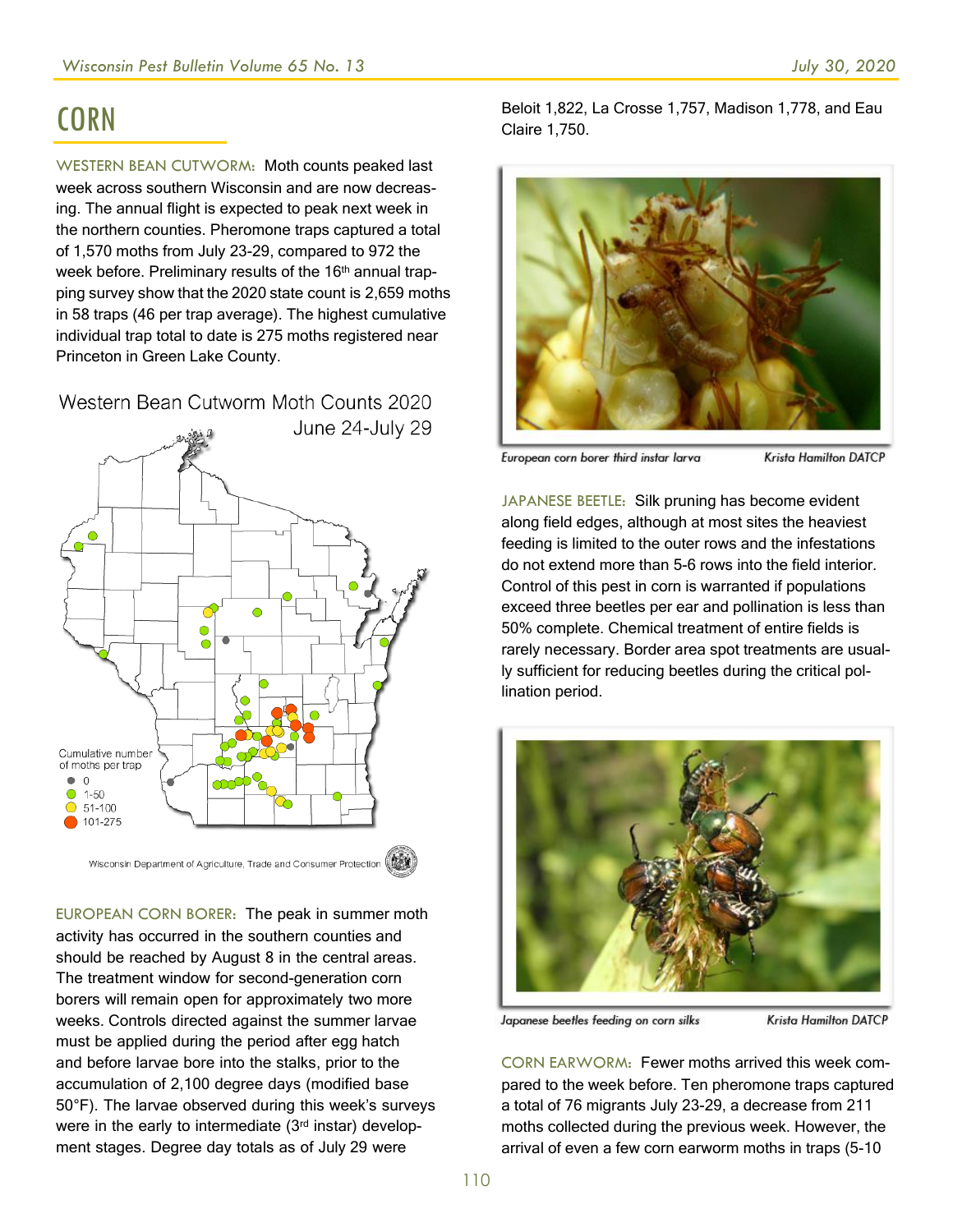moths for three consecutive nights) signals that sweet corn producers should increase monitoring of fields with green silks.



Corn earworm larva

**Tracy Schilder DATCP** 

# SOYBEANS

GREEN CLOVERWORM: Larvae of all sizes are common in soybeans, particularly in fields from the southwestern area of the state. This week's highest count of 13 caterpillars per 100 sweeps was found in Grant County. The majority of larvae observed were newly hatched and still relatively small, suggesting that feeding injury will likely intensify by mid-August. Based on recent survey observations, populations and defoliation could be locally high next month.



Green cloverworm larvae

Krista Hamilton DATCP

SOYBEAN APHID: Surveys conducted during the period from July 20-29 found no economic populations in 114 sampled fields. Densities have been low (<10 aphids

per plant) at the majority of sites, with only two fields in Waukesha and Waushara counties having averages of 50-150 aphids per plant. Although surveys indicate populations are low, aphid pressure often intensifies during the first week of August, and some fields may still require treatment prior to R5.5.

Soybean producers are reminded that control is not advised until the economic threshold of 250 aphids per plant on 80% of the plants throughout the field has been exceeded. Once again, field-wide average counts have not surpassed this level in any soybean field surveyed by DATCP this season. All soybeans should be examined in the week ahead to evaluate aphid densities.

JAPANESE BEETLE: Adult Japanese beetles continue to cause damage to soybean field margins, with the highest counts (100-138 beetles per 100 sweeps) documented in Clark, Crawford, and Lafayette counties in the southwest and north-central districts. Average defoliation rates in fields surveyed since mid-July have varied, but have all been below the 20% threshold for soybeans in the reproductive stages, therefore treatment has generally not been warranted.



Japanese beetles feeding on soybean leaf

Krista Hamilton DATCP

## **FRUITS**

BROWN MARMORATED STINK BUG: Adults have been captured on survey traps in Dane, Racine and Walworth counties this month. For apple orchards where BMSB is known to be established, it is particularly important to be alert for late-summer populations and fruit injury. Most BMSB feeding occurs at night, so the stink bugs may not be as noticeable during the day.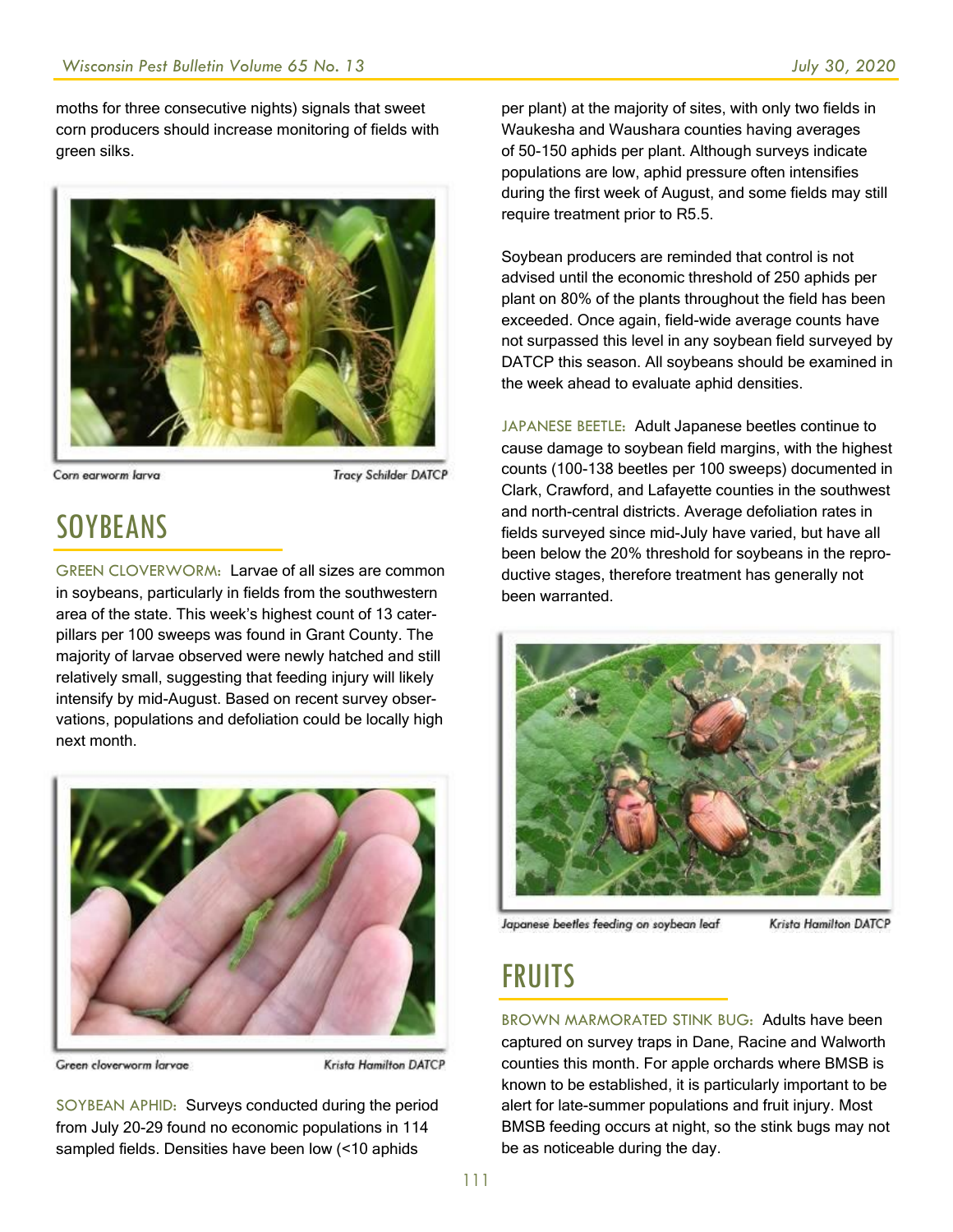In addition to the clear sticky traps, growers monitoring BMSB this season should also watch for BMSB adults near lights as an indicator of stink bug pressure. In eastern states where BMSB is a severe orchard pest, stink bug damage to apples has been misidentified as cork spot and/or bitterpit, disorders related to calcium deficiency.

As BMSB populations continue to increase and spread in Wisconsin, on-site monitoring will be the best determinant of whether or control is necessary. An economic threshold for clear sticky panel traps is not yet available. However, USDA-ARS Research Entomologist Dr. Tracy Leskey has specified a provisional threshold of 10 BMSB per week for black pyramid traps to apply an alternate-rowmiddle spray, noting that the occasional BMSB caught in traps may not warrant BMSB sprays and growers should wait for sustained captures.



Brown marmorated stink bug

Matt Rourke www.newsworks.org

APPLE MAGGOT: Emergence has likely peaked in all but the far northern counties. The high weekly count of 24 flies per red sphere trap was reported from Burlington in Kenosha County, while 12 of 27 reporting orchards registered economic captures of flies (1 fly per unbaited trap or 5 flies per baited trap). Apple growers are advised to maintain traps through the first week of September and continue apple maggot sprays as long as flies are being captured and counts exceed established thresholds.

CODLING MOTH: Reports from cooperating orchards indicate variable CM pressure. Economic counts of 5-19 moths were reported this week from 10 sites, while 18 locations reported low counts of 0-1 moths (6 mating disruption sites included in counts). Summer codling moth

pressure is often a direct indicator the efficacy of spring generation management programs.



Codling moth larval damage to apples Patrick Clement flickr.com

Monitoring of pheromone traps is recommended until the end of August to determine the need for late-season CM control. Spot treatment may be appropriate for blocks where trap counts remain above the economic threshold of five moths per trap per week. An insecticide application is not necessary if trap counts do not exceed this action threshold. Growers are reminded to review preharvest intervals before making an application.

OBLIQUEBANDED LEAFROLLER: Moths of the second flight are appearing in low numbers in pheromone traps. The summer flight is underway and will likely continue until early September this year, in which case surface feeding damage would also persist into fall. OBLR larvae have been prevalent in soybeans and other field crops this season.



Obliquebanded leafroller moth and pupa

Krista Hamilton DATCP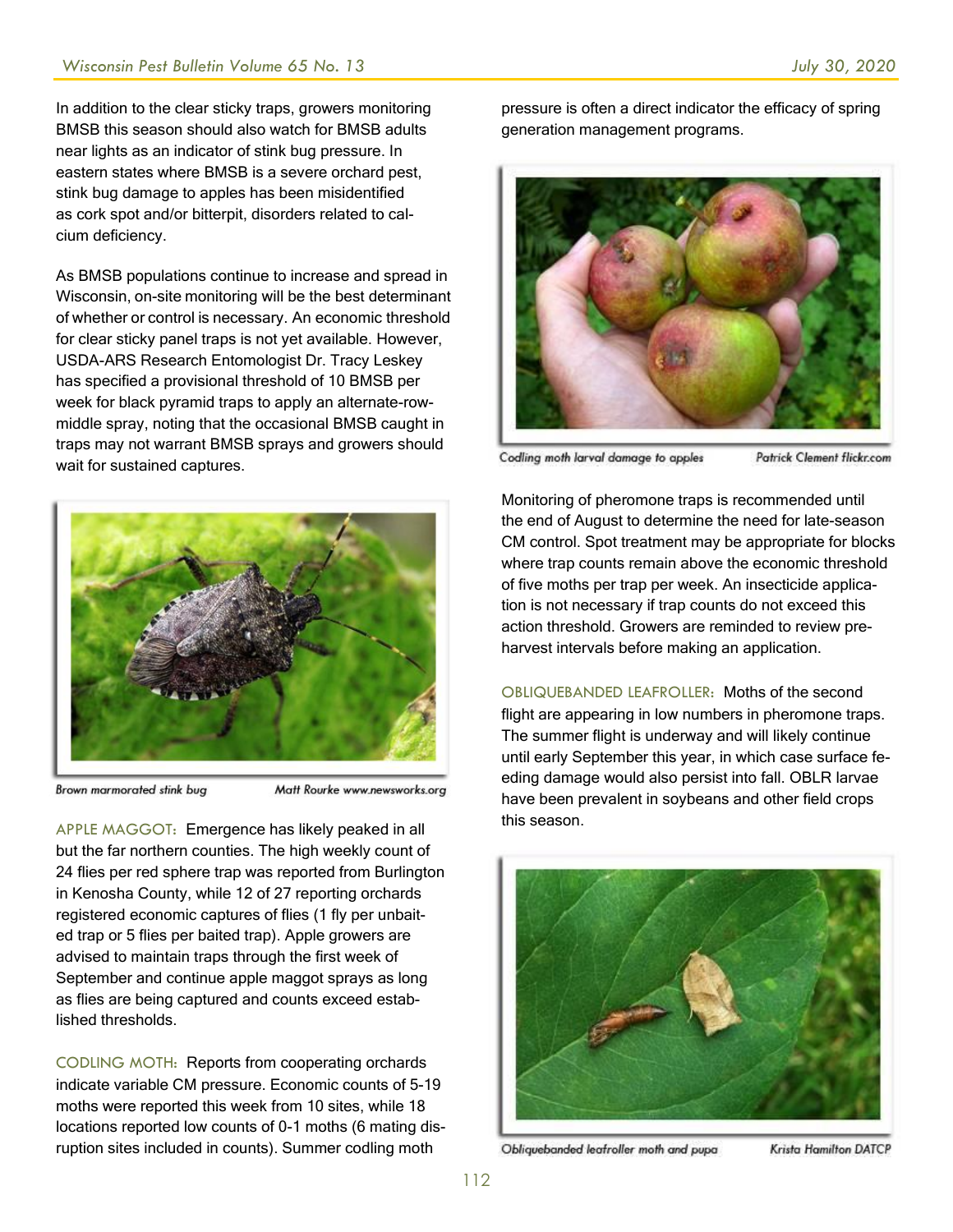# VEGETABLES

LATE BLIGHT: No cases of late blight have been detected in any Wisconsin potato field or home garden as of July 29. However, the UW is reporting that all potato growing areas in the state have reached the threshold for late blight development, therefore gardeners are advised to continue inspecting tomato and potato plants for leaf lesions and fruit spots. Growers who suspect late blight are encouraged to send symptomatic plant material to the UW Plant Disease Diagnostic Clinic: https://pddc. wisc.edu/sample-collection-and-submission/. Late blight testing is free of charge.



Late blight lesion on tomato leaf

Krista Hamilton DATCP

SQUASH VINE BORER: Damage to the stems of pumpkins and squash has become more pronounced as larvae approach maturity. Squash vine borer (SVB) larvae in the La Crosse area of western Wisconsin are full grown and will likely pupate by early August. Cultural control advised for SVB includes destroying vines after harvest to prevent borers still in the larval stage from completing development. Fields that have been attacked in the past are more likely to have SVB problems in the future.

JAPANESE BEETLE: Beetles are still common in gardens and on farms, and are likely to remain so into September. Physical removal is the recommended control option for small gardens. The best time to hand-pick beetles is either in the early morning or the evening, when the insects are less active. Pheromone traps should be used with caution since they may attract additional beetles from other areas or worsen damage if placed incorrectly. The traps should be set at least 30 feet away from ornamental plants, near a non-flowering tree or shrub such as

a pine tree or boxwood. The recommended height for traps is four feet above ground.

COLORADO POTATO BEETLE: Late summer control of this pest may be warranted if defoliation exceeds 30% during tuber formation. Treatments should be applied when most of the population reaches the intermediate third instar stage, presuming this does not conflict with label recommendations or resistance management. Proper timing permits most eggs to hatch, but kills the larvae before they reach the destructive fourth instar. Potato growers are reminded to avoid the consecutive use of the same insecticide product or the use of different products with similar modes of action.

CABBAGE LOOPER: Surveys indicate that populations of this cole crop pest are lower than last year, although growers should be aware that the second larval generation that will appear in August is usually more damaging than the first generation. The predominant development stages noted in gardens and on CSA farms in the past two weeks were full-grown larvae and adult moths. From early heading until harvest, the UW recommends control to maintain marketability if 10% of plants are infested.



Cabbage looper caterpillar

Krista Hamilton DATCP

SQUASH BUG: Adult and nymphs are very active in pumpkin and winter squash plantings across the state. Vegetable growers should continue to inspect the undersides of leaves for the metallic bronze eggs, deposited in groups of 15-40 between leaf veins or on stems, as long as small nymphs are present. Squash bugs are capable of damaging mature fruit, thus control may be needed as the crop nears harvest. OMRI-listed materials include PyGanic, insecticidal soaps and certain oils.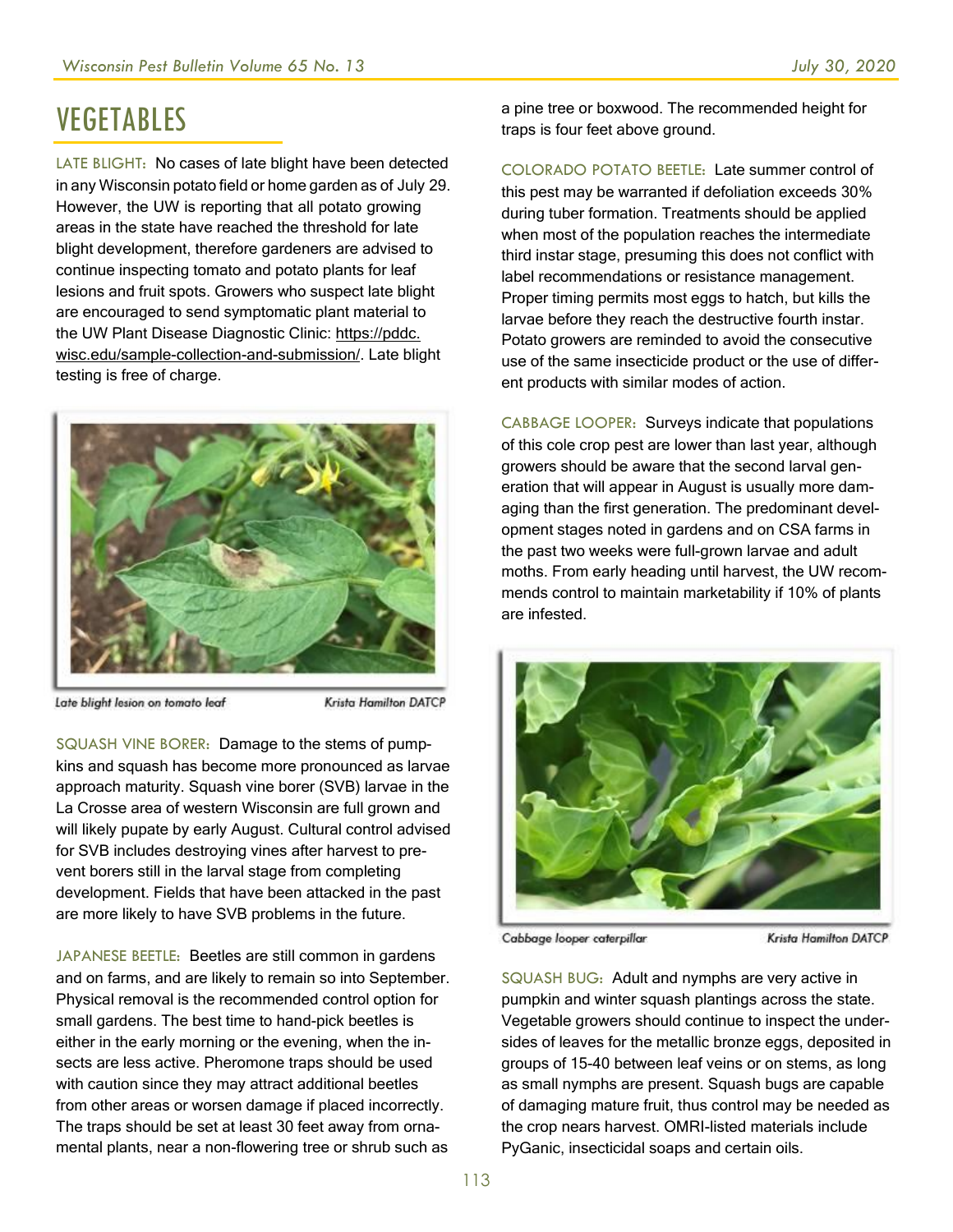#### NURSERY & FOREST

FIR CONEWORM: Damage to terminals of young plant stock and recently transplanted Fraser and balsam fir trees were observed in Grant and Portage counties. Although more often found feeding in cones, fir coneworm caterpillars can also bore into the center of terminal leaders, from the tip to the first whorl of branches, causing branch death. Terminal feeding in fir is usually noticed once it's too late for treatment. Frass and light webbing are common at the site where first-instar caterpillars entered the cone or terminal to feed. The caterpillars continue to feed until reaching the final instar, at which point they drop to the soil and overwinter in the pre-pupal stage.



Fir coneworm feeding site

Control is difficult because the caterpillars are protected within the plant cone or stem. Insecticidal sprays can be applied in the spring and should be timed before eggs hatch to kill newly emerged larvae before they bore into plant tissue. Sanitary measures such as summer cone removal before larvae leave the plant tissue to overwinter, or the removal of the top duff layer in the fall to expose overwintering larvae to cold temperatures, can help reduce next year's population.

LIRULA NEEDLECAST: Black Hills spruce trees at a St.Croix County nursery grower were showing the secondyear needle tan discoloration symptomatic of this fungal disease. Lirula needlecast has a two-year life cycle, so any treatment must be applied for at least two years to protect from repeated infection. A diligent effort is often required, including increasing air circulation, thinning out and removing infected trees, and controlling weeds and

grass growing under and into trees. New needle growth should be protected from infection with treatment of a registered fungicide multiple times in the spring and again in July for at least two years. Prevention is easier; growing spruce on higher ground with enough spacing and weed control to keep the needles dry is a best practice. Even spruce planted in wind rows can develop this disease and grow to look and perform poorly. Spruce trees require air movement around all sides of the tree.



Lirula needlecast on Black Hills spruce

Konnie Jerabek DATCP

PITCH MASS BORER: Larvae of this borer were the cause of a large amount of pine sap massed at the branch unions on the trunks of scattered white pine trees at a St. Croix County nursery. Tunneling and feeding by the larvae weakens the branches and leads to breakage and tree stress. This pest can be a problem and is most problematic for white pines in Christmas tree and nursery fields.

COTTONY ASH PSYLLID: A Wood County homeowner recently reported this seldom-observed exotic European pest of ash. Adult psyllids, also known as jumping plant lice, were observed on the main trunk of a 12-year-old Mancana ash in late June, followed by nymphs within twisted and curled foliage by mid-July. This is the second report of cottony ash psyllid in Wisconsin, with the first detection confirmed by UW-Extension in 2006 on samples from St. Croix County.

Unlike native foliage pests such as ash plant bug or ash leaf curl aphid that cause mostly cosmetic damage, infestation by this pest over multiple years can lead to tree death. The psyllid nymphs are covered in a white wax and found within a cottony substance on the underside of leaves. Treatment options are limited to applying an insecticide at egg hatch just before bud break.

Dave Cook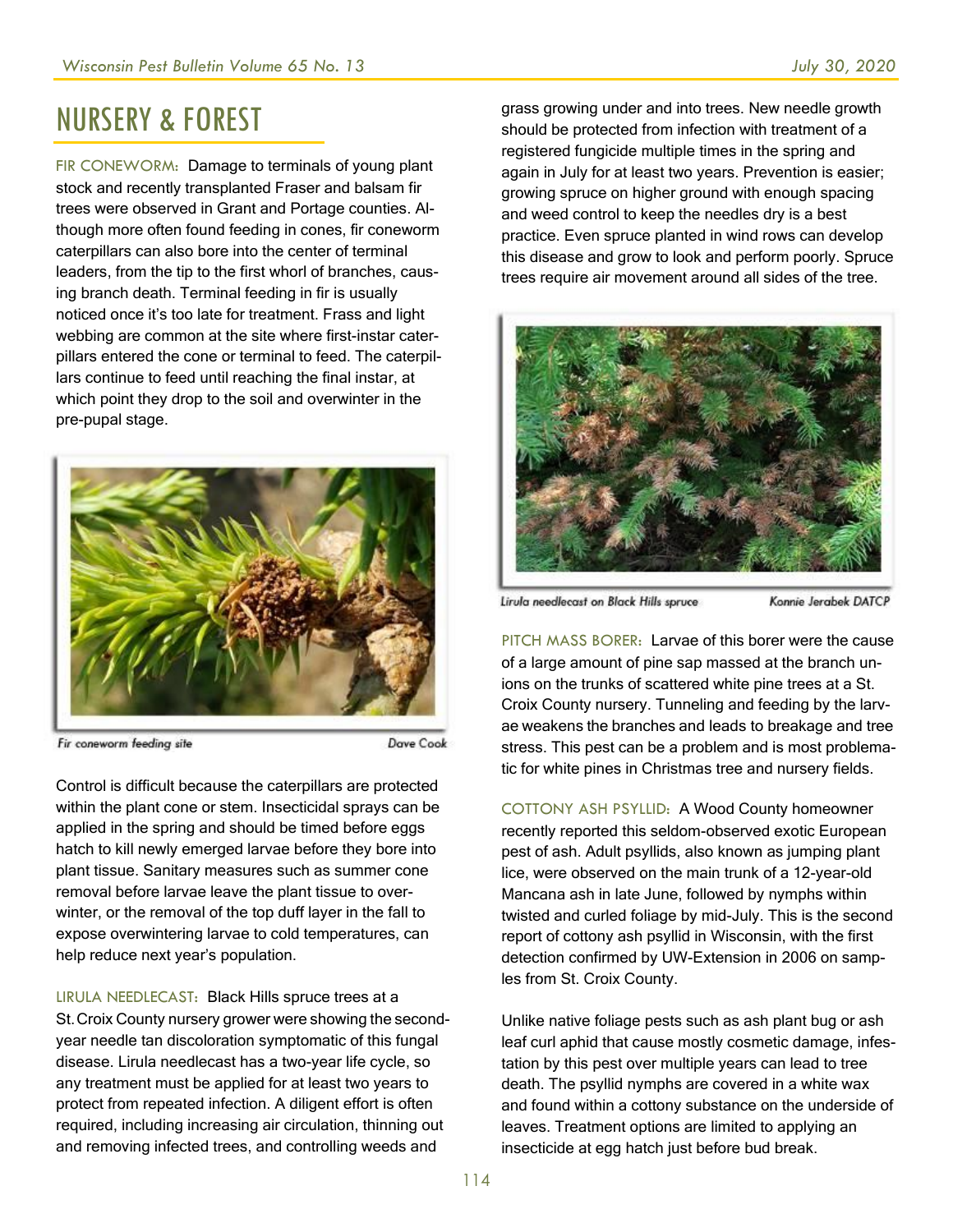CONIFEROUS FIORINIA SCALE: The DATCP forest entomologist recently identified a new, nonnative forest pest on hemlock nursery stock imported to southeastern Wisconsin. The exotic insect, known as the coniferous Fiorinia scale (*Fiorinia japonica*) or Japanese scale, had not previously been reported in Wisconsin. The scale originates in Southeast Asia and has been introduced into California and Mid-Atlantic region.

Similar to Cryptomeria and elongate hemlock scale that were also found on hemlock nursery stock, the Fiorina scale has the potential to damage native Wisconsin evergreens, including firs, pines, spruces, hemlock, junipers (including red cedar), and Canadian yew. Unlike the other armored scales that feed only on needle undersides, Fiorinia feeds on both the upper and lower needle surfaces. Damage from this new scale is likely to include yellowing of needles, needle loss, and reduced tree vigor, which can exacerbate other health issues or predispose plants to secondary pest problems.



Coniferous Fiorinia scale on hemlock

Renee Pinksi DATCP

The infested nursery stock is currently being held under a DATP Pest Abatement Order intended to prevent this potentially invasive species from becoming established in the state.

MAPLE CALLUS BORER: A localized infestation of the maple callus borer (Synanthedon acerni) was spotted on damaged Autumn Blaze maple stems in Bayfield County. This borer prefers injured silver maple, but also attacks red and sugar maple. The adult borer is a black and orange clearwing moth that emerges in spring and early summer to lay eggs on maple tree bark, especially on wounded tissue. The white larva with a dark brown head burrow in the cambium and bark and feed on the moist

callus tissue surrounding healing wounds. Larval feeding may cause wounds to enlarge if larval numbers are high, or prevent small wounds from healing. In addition, trees may be reinfested in subsequent years, leading to reduced vigor and increased susceptibility to attack from other damaging pests.



Maple callus borer larva in Autumn Blaze maple **Timothy Allen DATCP** 

WHITE PINE BLISTER RUST: Nursery inspectors recommend scouting white pine fields during the growing season for brown shoots and other signs of white pine blister rust (WPBR) infection. Trees with off-colored or brown shoots should be checked on the interior stem for developing symptoms of WPBR, such as swollen discolored stems with rust pustules emerging from the bark. Cutting off the branch close to the trunk and promptly disposing of the infected material can limit the movement of this fungus into the trunk and prevent it from girdling the tree. The alternate host plants for WPBR are in the Ribes genus (gooseberry and currant).



White pine blister rust shoot symptoms

Konnie Jerabek DATCP